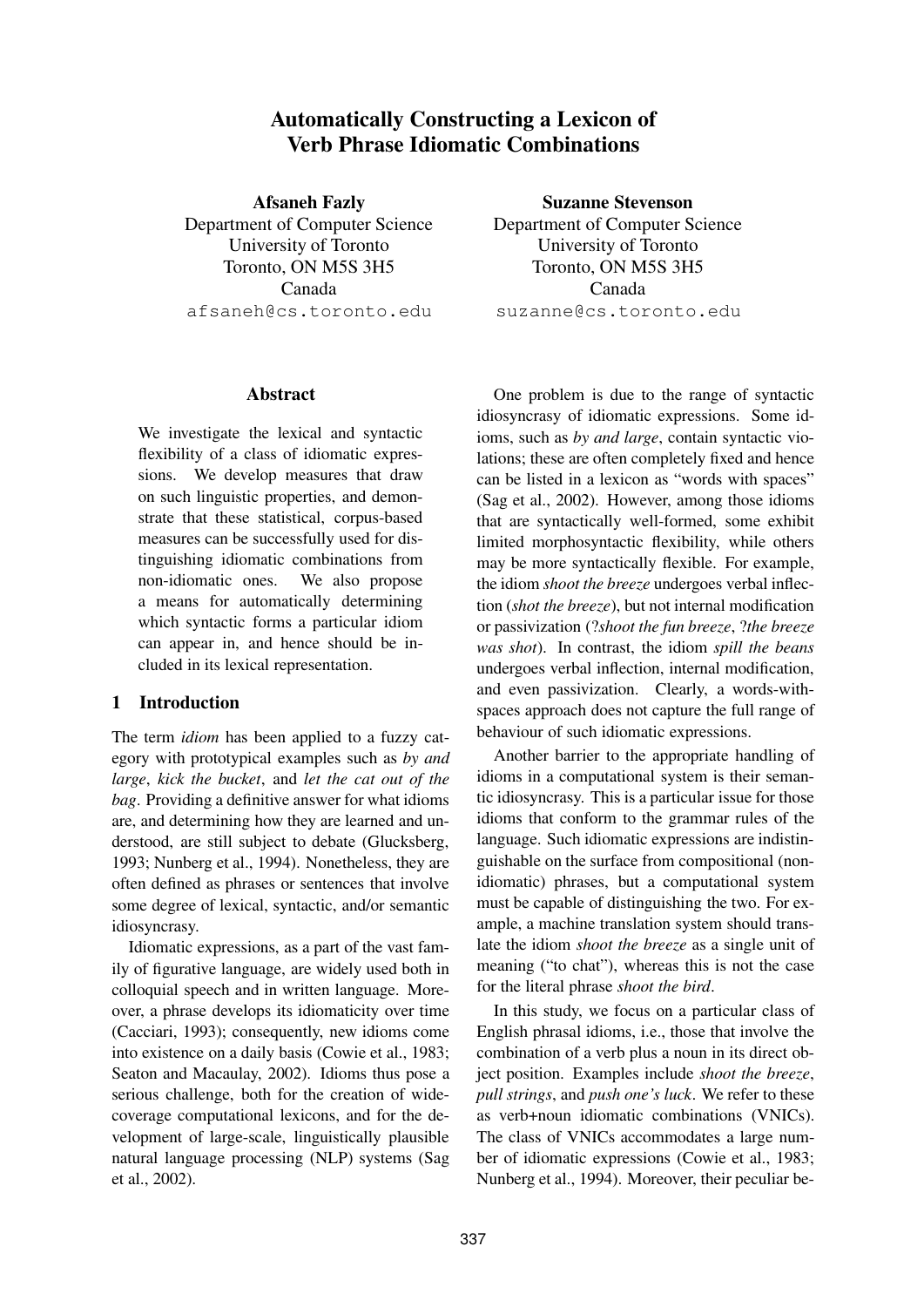haviour signifies the need for a distinct treatment in a computational lexicon (Fellbaum, 2005). Despite this, VNICs have been granted relatively little attention within the computational linguistics community.

We look into two closely related problems confronting the appropriate treatment of VNICs: (i) the problem of determining their degree of flexibility; and (ii) the problem of determining their level of idiomaticity. Section 2 elaborates on the lexicosyntactic flexibility of VNICs, and how this relates to their idiomaticity. In Section 3, we propose two linguistically-motivated statistical measures for quantifying the degree of lexical and syntactic inflexibility (or fixedness) of verb+noun combinations. Section 4 presents an evaluation of the proposed measures. In Section 5, we put forward a technique for determining the syntactic variations that a VNIC can undergo, and that should be included in its lexical representation. Section 6 summarizes our contributions.

## **2 Flexibility and Idiomaticity of VNICs**

Although syntactically well-formed, VNICs involve a certain degree of semantic idiosyncrasy. Unlike compositional verb+noun combinations, the meaning of VNICs cannot be solely predicted from the meaning of their parts. There is much evidence in the linguistic literature that the semantic idiosyncrasy of idiomatic combinations is reflected in their lexical and/or syntactic behaviour.

## **2.1 Lexical and Syntactic Flexibility**

A limited number of idioms have one (or more) lexical variants, e.g., *blow one's own trumpet* and *toot one's own horn* (examples from Cowie et al. 1983). However, most are lexically fixed (nonproductive) to a large extent. Neither *shoot the wind* nor *fling the breeze* are typically recognized as variations of the idiom *shoot the breeze*. Similarly, *spill the beans* has an idiomatic meaning ("to reveal a secret"), while *spill the peas* and *spread the beans* have only literal interpretations.

Idiomatic combinations are also syntactically peculiar: most VNICs cannot undergo syntactic variations and at the same time retain their idiomatic interpretations. It is important, however, to note that VNICs differ with respect to the degree of syntactic flexibility they exhibit. Some are syntactically inflexible for the most part, while others are more versatile; as illustrated in 1 and 2:

- 1. (a) Tim and Joy shot the breeze.
	- (b) ?? Tim and Joy shot a breeze.
	- (c) ?? Tim and Joy shot the breezes.
	- (d) ?? Tim and Joy shot the fun breeze.
	- (e) ?? The breeze was shot by Tim and Joy.
	- (f) ?? The breeze that Tim and Joy kicked was fun.
- 2. (a) Tim spilled the beans.
	- (b) ? Tim spilled some beans.
	- (c) ?? Tim spilled the bean.
	- (d) Tim spilled the official beans.
	- (e) The beans were spilled by Tim.
	- (f) The beans that Tim spilled troubled Joe.

Linguists have explained the lexical and syntactic flexibility of idiomatic combinations in terms of their semantic analyzability (e.g., Glucksberg 1993; Fellbaum 1993; Nunberg et al. 1994). Semantic analyzability is inversely related to idiomaticity. For example, the meaning of *shoot the breeze*, a highly idiomatic expression, has nothing to do with either *shoot* or *breeze*. In contrast, a less idiomatic expression, such as *spill the beans*, can be analyzed as *spill* corresponding to "reveal" and *beans* referring to "secret(s)". Generally, the constituents of a semantically analyzable idiom can be mapped onto their corresponding referents in the idiomatic interpretation. Hence analyzable (less idiomatic) expressions are often more open to lexical substitution and syntactic variation.

## **2.2 Our Proposal**

We use the observed connection between idiomaticity and (in)flexibility to devise statistical measures for automatically distinguishing idiomatic from literal verb+noun combinations. While VNICs vary in their degree of flexibility (cf. 1 and 2 above; see also Moon 1998), on the whole they contrast with compositional phrases, which are more lexically productive and appear in a wider range of syntactic forms. We thus propose to use the degree of lexical and syntactic flexibility of a given verb+noun combination to determine the level of idiomaticity of the expression.

It is important to note that semantic analyzability is neither a necessary nor a sufficient condition for an idiomatic combination to be lexically or syntactically flexible. Other factors, such as the communicative intentions and pragmatic constraints, can motivate a speaker to use a variant in place of a canonical form (Glucksberg, 1993). Nevertheless, lexical and syntactic flexibility may well be used as partial indicators of semantic analyzability, and hence idiomaticity.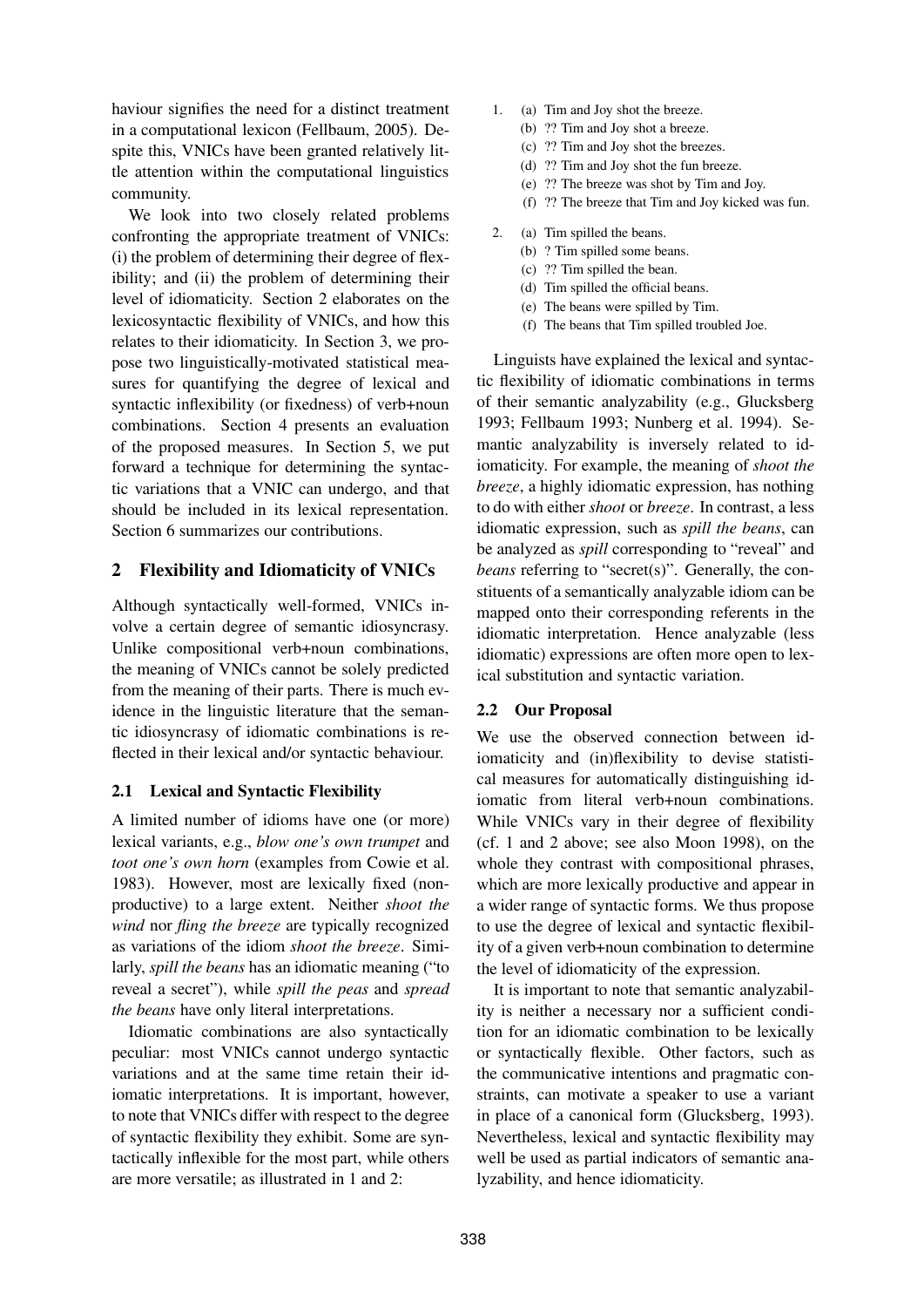## **3 Automatic Recognition of VNICs**

Here we describe our measures for idiomaticity, which quantify the degree of lexical, syntactic, and overall fixedness of a given verb+noun combination, represented as a verb–noun pair. (Note that our measures quantify fixedness, not flexibility.)

#### **3.1 Measuring Lexical Fixedness**

A VNIC is lexically fixed if the replacement of any of its constituents by a semantically (and syntactically) similar word generally does not result in another VNIC, but in an invalid or a literal expression. One way of measuring lexical fixedness of a given verb+noun combination is thus to examine the idiomaticity of its variants, i.e., expressions generated by replacing one of the constituents by a similar word. This approach has two main challenges: (i) it requires prior knowledge about the idiomaticity of expressions (which is what we are developing our measure to determine); (ii) it needs information on "similarity" among words.

Inspired by Lin (1999), we examine the strength of association between the verb and noun constituents of the target combination and its variants, as an indirect cue to their idiomaticity. We use the automatically-built thesaurus of Lin (1998) to find similar words to the noun of the target expression, in order to automatically generate variants. Only the noun constituent is varied, since replacing the verb constituent of a VNIC with a semantically related verb is more likely to yield another VNIC, as in *keep/lose one's cool* (Nunberg et al., 1994).

Let  $S_{sim}(n) = \{n_m | 1 \leq m \leq M\}$  be the set of the  $M$  most similar nouns to the noun  $n$  of the target pair  $\prec v, n \succ$ . We calculate the association strength for the target pair, and for each of its variants,  $\prec v$ ,  $n_m \succ$ , using pointwise mutual information (PMI) (Church et al., 1991):

$$
\text{PMI}(v, n_j) = \log \frac{P(v, n_j)}{P(v) P(n_j)}
$$

$$
= \log \frac{|\mathcal{V} \times \mathcal{N}| f(v, n_j)}{f(v, *) f(*, n_j)} \quad (1)
$$

where  $0 \leq j \leq M$  and  $n_{\theta}$  is the target noun; V is the set of all transitive verbs in the corpus;  $\mathcal N$  is the set of all nouns appearing as the direct object of some verb;  $f(v, n_j)$  is the frequency of v and  $n_i$  occurring as a verb-object pair;  $f(v, *)$  is the total frequency of the target verb with any noun in  $\mathcal{N}; f(*, n_j)$  is the total frequency of the noun  $n_j$ in the direct object position of any verb in  $\mathcal V$ .

Lin (1999) assumes that a target expression is non-compositional if and only if its PMI value is significantly different from that of any of the variants. Instead, we propose a novel technique that brings together the association strengths (PMI values) of the target and the variant expressions into a single measure reflecting the *degree* of lexical fixedness for the target pair. We assume that the target pair is lexically fixed to the extent that its PMI deviates from the average PMI of its variants. Our measure calculates this deviation, normalized using the sample's standard deviation:

$$
\text{Fixedness}_{\text{lex}}(v, n) = \frac{\text{PMI}(v, n) - \overline{\text{PMI}}}{s} (2)
$$

PMI is the mean and  $s$  the standard deviation of the sample; Fixedness<sub>lex</sub> $(v, n) \in [-\infty, +\infty]$ .

## **3.2 Measuring Syntactic Fixedness**

Compared to compositional verb+noun combinations, VNICs are expected to appear in more restricted syntactic forms. To quantify the syntactic fixedness of a target verb–noun pair, we thus need to: (i) identify relevant syntactic patterns, i.e., those that help distinguish VNICs from literal verb+noun combinations; (ii) translate the frequency distribution of the target pair in the identified patterns into a measure of syntactic fixedness.

## **3.2.1 Identifying Relevant Patterns**

Determining a unique set of syntactic patterns appropriate for the recognition of all idiomatic combinations is difficult indeed: exactly which forms an idiomatic combination can occur in is not entirely predictable (Sag et al., 2002). Nonetheless, there are hypotheses about the difference in behaviour of VNICs and literal verb+noun combinations with respect to particular syntactic variations (Nunberg et al., 1994). Linguists note that semantic analyzability is related to the referential status of the noun constituent, which is in turn related to participation in certain morphosyntactic forms. In what follows, we describe three types of variation that are tolerated by literal combinations, but are prohibited by many VNICs.

**Passivization** There is much evidence in the linguistic literature that VNICs often do not undergo passivization.<sup>1</sup> Linguists mainly attribute this to the fact that only a referential noun can appear as the surface subject of a passive construction.

<sup>&</sup>lt;sup>1</sup>There are idiomatic combinations that are used only in a passivized form; we do not consider such cases in our study.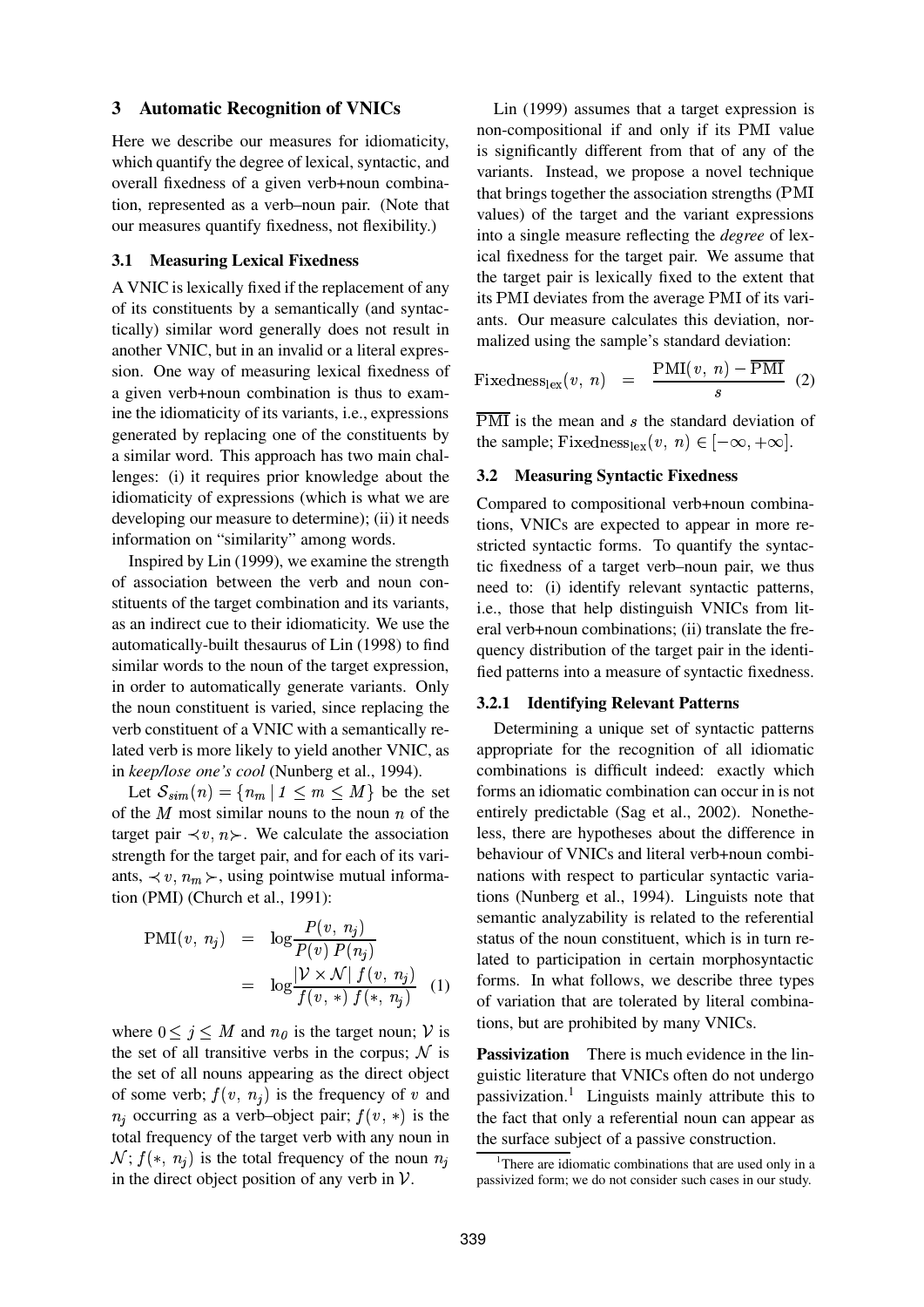**Determiner Type** A strong correlation exists between the flexibility of the determiner preceding the noun in a verb+noun combination and the overall flexibility of the phrase (Fellbaum, 1993). It is however important to note that the nature of the determiner is also affected by other factors, such as the semantic properties of the noun.

**Pluralization** While the verb constituent of a VNIC is morphologically flexible, the morphological flexibility of the noun relates to its referential status. A non-referential noun constituent is expected to mainly appear in just one of the singular or plural forms. The pluralization of the noun is of course also affected by its semantic properties.

Merging the three variation types results in a pattern set,  $\mathcal{PS}$ , of 11 distinct syntactic patterns, given in Table 1.<sup>2</sup>

#### **3.2.2 Devising a Statistical Measure**

The second step is to devise a statistical measure that quantifies the degree of syntactic fixedness of a verb–noun pair, with respect to the selected set of patterns,  $\mathcal{PS}$ . We propose a measure that compares the "syntactic behaviour" of the target pair with that of a "typical" verb–noun pair. Syntactic behaviour of a typical pair is defined as the prior probability distribution over the patterns in  $PS$ . The prior probability of an individual pattern  $pt \in PS$  is estimated as:

$$
P(pt) = \frac{\sum_{v_i \in \mathcal{V}} \sum_{n_j \in \mathcal{N}} f(v_i, n_j, pt)}{\sum_{v_i \in \mathcal{V}} \sum_{n_j \in \mathcal{N}} \sum_{pt_k \in \mathcal{PS}} f(v_i, n_j, pt_k)}
$$

The syntactic behaviour of the target verb–noun pair  $\prec v, n \succ$  is defined as the posterior probability distribution over the patterns, given the particular pair. The posterior probability of an individual pattern  $pt$  is estimated as:

$$
P(pt | v, n) = \frac{P(v, n, pt)}{P(v, n)}
$$
  
= 
$$
\frac{f(v, n, pt)}{\sum_{pt_k \in \mathcal{PS} } f(v, n, pt_k)}
$$

The degree of syntactic fixedness of the target verb–noun pair is estimated as the divergence of its syntactic behaviour (the posterior distribution

| Patterns |            |                      |   |                       |                    |  |  |  |
|----------|------------|----------------------|---|-----------------------|--------------------|--|--|--|
| v        | det:NULL   | $n_{sq}$             | V | det:NULL              | $n_{nl}$           |  |  |  |
| v        | det: a/an  | $n_{sq}$             |   |                       |                    |  |  |  |
| v        | $det:$ the | $n_{sq}$             |   | $det:$ the            | $n_{pl}$           |  |  |  |
| v        | det:DEM    | $n_{sq}$             | v | det:DEM               | $n_{pl}$           |  |  |  |
| v        | det:POSS   | $n_{sq}$             | v | det:POSS              | $n_{pl}$           |  |  |  |
| v        | det:OTHER  | $\mathbf{n}_{sq,pl}$ |   | det:ANY $[n_{sg,pl}]$ | ] be $v_{passive}$ |  |  |  |

Table 1: Patterns for syntactic fixedness measure.

over the patterns), from the typical syntactic behaviour (the prior distribution). The divergence of the two probability distributions is calculated using a standard information-theoretic measure, the Kullback Leibler (KL-)divergence:

Fixedness<sub>syn</sub> 
$$
(v, n)
$$
  
=  $D(P(pt|v, n) || P(pt))$   
= 
$$
\sum_{pt_k \in PS} P(pt_k | v, n) \log \frac{P(pt_k | v, n)}{P(pt_k)}
$$
(3)

KL-divergence is always non-negative and is zero if and only if the two distributions are exactly the same. Thus, Fixedness<sub>syn</sub> $(v, n) \in [0, +\infty]$ .

KL-divergence is argued to be problematic because it is not a symmetric measure. Nonetheless, it has proven useful in many NLP applications (Resnik, 1999; Dagan et al., 1994). Moreover, the asymmetry is not an issue here since we are concerned with the relative distance of several posterior distributions from the same prior.

#### **3.3 A Hybrid Measure of Fixedness**

VNICs are hypothesized to be, in most cases, both lexically and syntactically more fixed than literal verb+noun combinations (see Section 2). We thus propose a new measure of idiomaticity to be a measure of the overall fixedness of a given pair. We define Fixedness<sub>overall</sub>  $(v, n)$  as:

Fixedness<sub>overall</sub> 
$$
(v, n)
$$
  
=  $\alpha$  Fixedness<sub>syn</sub>  $(v, n)$   
+  $(1 - \alpha)$  Fixedness<sub>lex</sub>  $(v, n)$  (4)

where  $\alpha$  weights the relative contribution of the measures in predicting idiomaticity.

## **4 Evaluation of the Fixedness Measures**

To evaluate our proposed fixedness measures, we determine their appropriateness as indicators of idiomaticity. We pose a classification task in which idiomatic verb–noun pairs are distinguished from literal ones. We use each measure to assign scores

 $2$ We collapse some patterns since with a larger pattern set the measure may require larger corpora to perform reliably.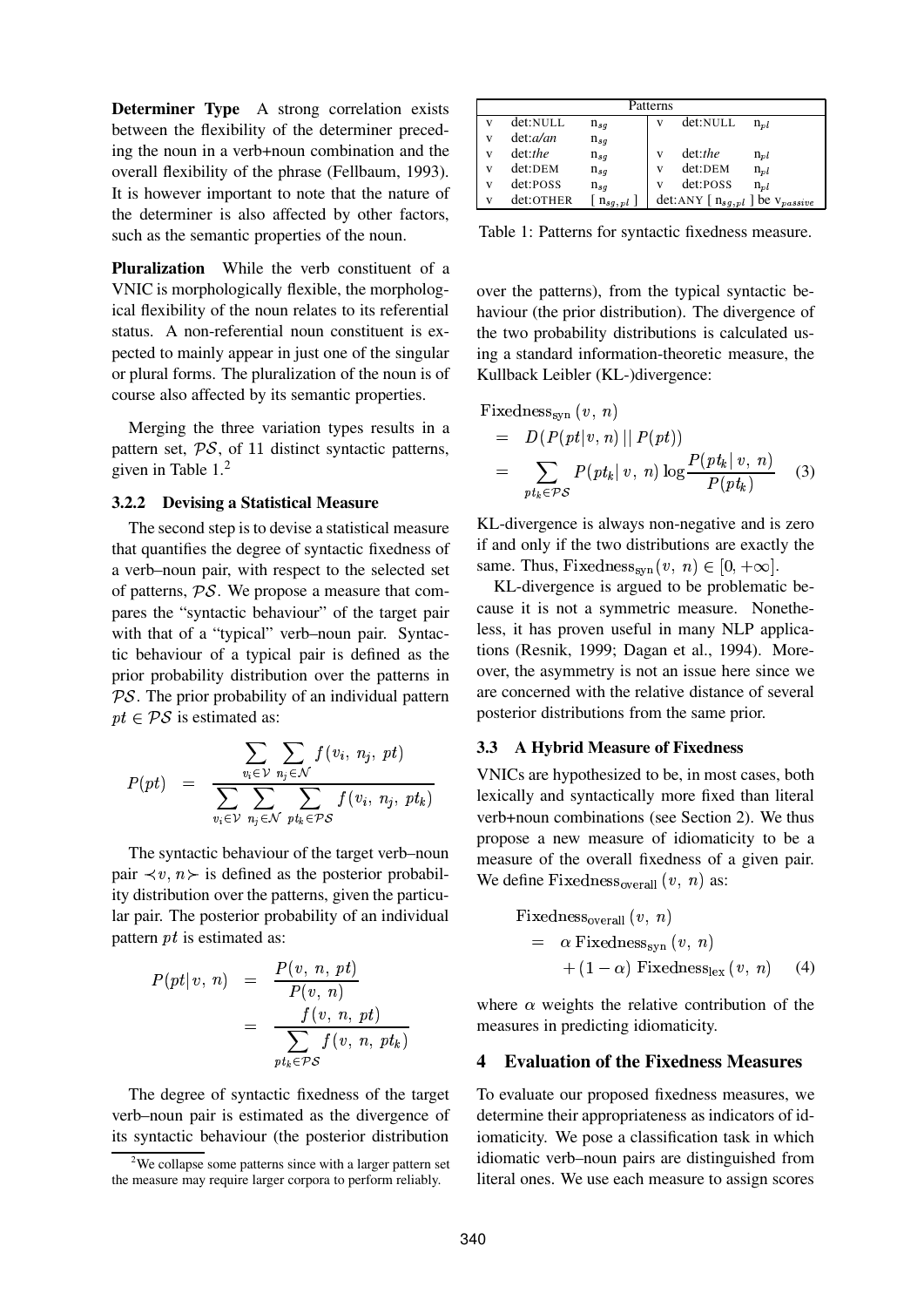to the experimental pairs (see Section 4.2 below). We then classify the pairs by setting a threshold, here the median score, where all expressions with scores higher than the threshold are labeled as idiomatic and the rest as literal.

We assess the overall goodness of a measure by looking at its accuracy (*Acc*) and the relative reduction in error rate (*RER*) on the classification task described above. The *RER* of a measure reflects the improvement in its accuracy relative to another measure (often a baseline).

We consider two baselines: (i) a random baseline, Rand, that randomly assigns a label (literal or idiomatic) to each verb–noun pair; (ii) a more informed baseline, PMI, an information-theoretic measure widely used for extracting statistically significant collocations.<sup>3</sup>

## **4.1 Corpus and Data Extraction**

We use the British National Corpus (BNC; "http://www.natcorp.ox.ac.uk/") to extract verb– noun pairs, along with information on the syntactic patterns they appear in. We automatically parse the corpus using the Collins parser (Collins, 1999), and further process it using TGrep2 (Rohde, 2004). For each instance of a transitive verb, we use heuristics to extract the noun phrase (NP) in either the direct object position (if the sentence is active), or the subject position (if the sentence is passive). We then use NP-head extraction software<sup>4</sup> to get the head noun of the extracted NP, its number (singular or plural), and the determiner introducing it.

#### **4.2 Experimental Expressions**

We select our development and test expressions from verb–noun pairs that involve a member of a predefined list of (transitive) "basic" verbs. Basic verbs, in their literal use, refer to states or acts that are central to human experience. They are thus frequent, highly polysemous, and tend to combine with other words to form idiomatic combinations (Nunberg et al., 1994). An initial list of such verbs was selected from several linguistic and psycholinguistic studies on basic vocabulary (e.g., Pauwels 2000; Newman and Rice 2004). We further augmented this initial list with verbs that are semantically related to another verb already in the list; e.g., *lose* is added in analogy with *find*. The final list of 28 verbs is:

*blow, bring, catch, cut, find, get, give, have, hear, hit, hold, keep, kick, lay, lose, make, move, place, pull, push, put, see, set, shoot, smell, take, throw, touch*

From the corpus, we extract all verb–noun pairs with minimum frequency of  $10$  that contain a basic verb. From these, we semi-randomly select an idiomatic and a literal subset.<sup>5</sup> A pair is considered idiomatic if it appears in a credible idiom dictionary, such as the Oxford Dictionary of Current Idiomatic English (ODCIE) (Cowie et al., 1983), or the Collins COBUILD Idioms Dictionary (CCID) (Seaton and Macaulay, 2002). Otherwise, the pair is considered literal. We then randomly pull out 160 development and 200 test pairs (half idiomatic and half literal), ensuring both low and high frequency items are included. Sample idioms corresponding to the extracted pairs are: *kick the habit*, *move mountains*, *lose face*, and *keep one's word*.

#### **4.3 Experimental Setup**

Development expressions are used in devising the fixedness measures, as well as in determining the values of the parameters M in Eqn. (2) and  $\alpha$  in Eqn.  $(4)$ . *M* determines the maximum number of nouns similar to the target noun, to be considered in measuring the lexical fixedness of a given pair. The value of this parameter is determined by performing experiments over the development data, in which  $M$  ranges from 10 to 100 by steps of 10;  $M$  is set to 50 based on the results. We also experimented with different values of  $\alpha$  ranging from 0 to 1 by steps of .1. Based on the development results, the best value for  $\alpha$  is  $\alpha$  (giving more weight to the syntactic fixedness measure).

Test expressions are saved as unseen data for the final evaluation. We further divide the set of all test expressions,  $TEST_{all}$ , into two sets corresponding to two frequency bands:  $TEST_{f_{low}}$  contains 50 idiomatic and 50 literal pairs, each with total frequency between 10 and 40 (10  $\leq freq(v, n, *)$ ) 40); TEST $f_{\text{high}}$  consists of 50 idiomatic and 50 literal pairs, each with total frequency of 40 or greater  $(freq(v, n, *) \geq 40)$ . All frequency counts are over the entire BNC.

#### **4.4 Results**

We first examine the performance of the individual fixedness measures, Fixedness $_{\text{lex}}$  and

 $3$ As in Eqn. (1), our calculation of PMI here restricts the verb–noun pair to the direct object relation.

<sup>&</sup>lt;sup>4</sup>We use a modified version of the software provided by Eric Joanis based on heuristics from (Collins, 1999).

<sup>&</sup>lt;sup>5</sup>In selecting literal pairs, we choose those that involve a physical act corresponding to the basic semantics of the verb.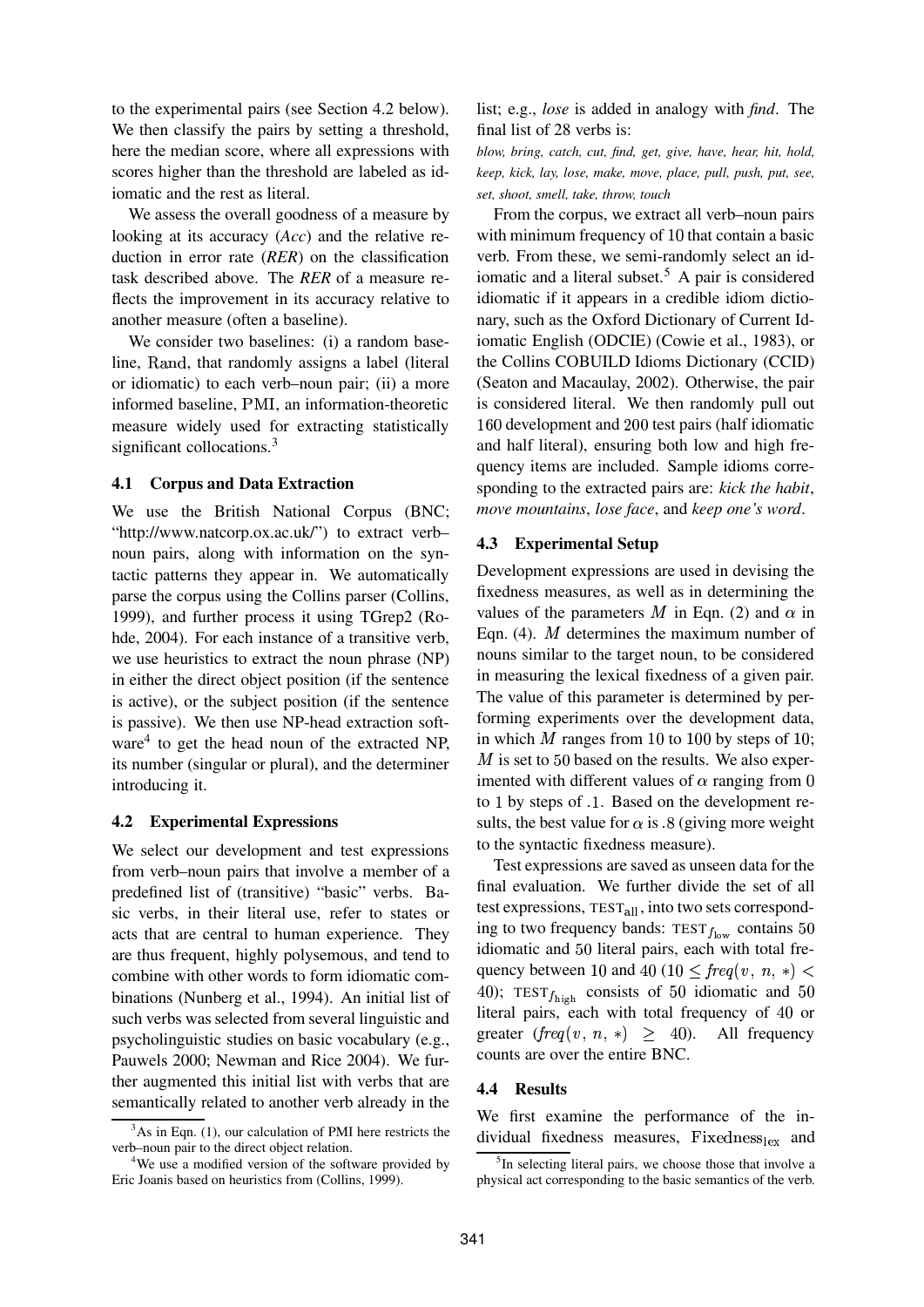| Data Set:                | <b>TEST<sub>all</sub></b> |                   |
|--------------------------|---------------------------|-------------------|
|                          |                           | $\%$ Acc $\%$ RER |
| Rand                     | 50                        |                   |
| PMI                      | 64                        | 28                |
| $Fixedness_{lex}$        | 65                        | 30                |
| Fixedness <sub>syn</sub> | 70                        |                   |

Table 2: Accuracy and relative error reduction for the two fixedness and the two baseline measures over all test pairs.

Fixedness<sub>syn</sub>, as well as that of the two baselines, Rand and PMI; see Table 2. (Results for the overall measure are presented later in this section.) As can be seen, the informed baseline, PMI, shows a large improvement over the random baseline  $(28\%$ error reduction). This shows that one can get relatively good performance by treating verb+noun idiomatic combinations as collocations.

Fixedness $_{\text{lex}}$  performs as well as the informed baseline  $(30\%$  error reduction). This result shows that, as hypothesized, lexical fixedness is a reasonably good predictor of idiomaticity. Nonetheless, the performance signifies a need for improvement. Possibly the most beneficial enhancement would be a change in the way we acquire the similar nouns for a target noun.

The best performance (shown in boldface) belongs to Fixedness<sub>syn</sub>, with  $40\%$  error reduction over the random baseline, and  $20\%$  error reduction over the informed baseline. These results demonstrate that syntactic fixedness is a good indicator of idiomaticity, better than a simple measure of  $collocation$  ( $PMI$ ), or a measure of lexical fixedness. These results further suggest that looking into deep linguistic properties of VNICs is both necessary and beneficial for the appropriate treatment of these expressions.

PMI is known to perform poorly on low frequency data. To examine the effect of frequency on the measures, we analyze their performance on the two divisions of the test data, corresponding to the two frequency bands,  $TEST_{f_{\text{low}}}$  and  $TEST_{f_{\text{high}}}$ . Results are given in Table 3, with the best performance shown in boldface.

As expected, the performance of PMI drops substantially for low frequency items. Interestingly, although it is a PMI-based measure, Fixedness $_{lex}$  performs slightly better when the data is separated based on frequency. The performance of  $Fixedness<sub>syn</sub>$  improves quite a bit when it is applied to high frequency items, while it improves only slightly on the low frequency items. These results show that both Fixedness measures

| Data Set:                | $\mathrm{TEST}_{f_{\mathrm{low}}}$ |      | $\text{TEST}_{f_\text{high}}$ |      |
|--------------------------|------------------------------------|------|-------------------------------|------|
|                          | $\%$ Acc                           | %RER | $\%$ Acc                      | %RER |
| Rand                     | 50                                 |      | 50                            |      |
| PMI                      | 56                                 | 12   | 70                            | 40   |
| $Fixedness_{lex}$        | 68                                 | 36   | 66                            | 32   |
| Fixedness <sub>syn</sub> | 72                                 | 14   | 82                            | 64   |

Table 3: Accuracy and relative error reduction for all measures over test pairs divided by frequency.

| Data Set:                    | <b>TEST<sub>all</sub></b> |      |  |
|------------------------------|---------------------------|------|--|
|                              | $\%$ Acc                  | %RER |  |
| $Fixedness_{lex}$            | 65                        | 30   |  |
| Fixedness <sub>syn</sub>     | 70                        | 40   |  |
| Fixedness <sub>overall</sub> | 74                        |      |  |

Table 4: Performance of the hybrid measure over TEST<sub>all</sub>.

perform better on homogeneous data, while retaining comparably good performance on heterogeneous data. These results reflect that our fixedness measures are not as sensitive to frequency as PMI. Hence they can be used with a higher degree of confidence, especially when applied to data that is heterogeneous with regard to frequency. This is important because while some VNICs are very common, others have very low frequency.

Table 4 presents the performance of the hybrid measure, Fixedness<sub>overall</sub>, repeating that of Fixedness $_{lex}$  and Fixedness<sub>syn</sub> for comparison. Fixedness<sub>overall</sub> outperforms both lexical and syntactic fixedness measures, with a substantial improvement over  $Fixedness<sub>lex</sub>$ , and a small, but notable, improvement over  $Fixedness<sub>syn</sub>$ . Each of the lexical and syntactic fixedness measures is a good indicator of idiomaticity on its own, with syntactic fixedness being a better predictor. Here we demonstrate that combining them into a single measure of fixedness, while giving more weight to the better measure, results in a more effective predictor of idiomaticity.

## **5 Determining the Canonical Forms**

Our evaluation of the fixedness measures demonstrates their usefulness for the automatic recognition of idiomatic verb–noun pairs. To represent such pairs in a lexicon, however, we must determine their canonical form(s)—Cforms henceforth. For example, the lexical representation of *shoot*, *breeze*% should include *shoot the breeze* as a Cform.

Since VNICs are syntactically fixed, they are mostly expected to have a single Cform. Nonetheless, there are idioms with two or more accept-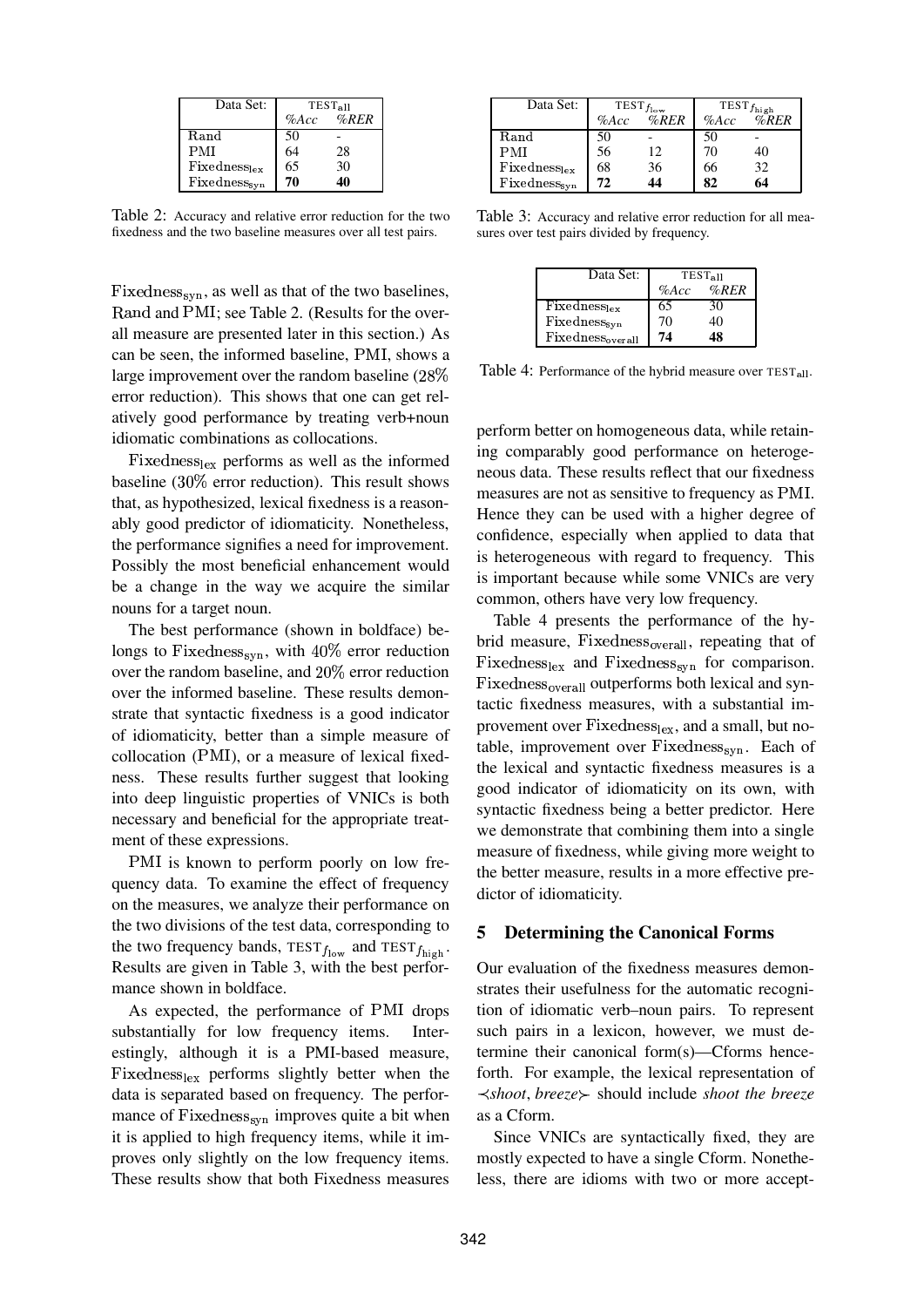able forms. For example, *hold fire* and *hold one's fire* are both listed in CCID as variations of the same idiom. Our approach should thus be capable of predicting all allowable forms for a given idiomatic verb–noun pair.

We expect a VNIC to occur in its Cform(s) more frequently than it occurs in any other syntactic patterns. To discover the Cform(s) for a given idiomatic verb–noun pair, we thus examine its frequency of occurrence in each syntactic pattern in  $PS$ . Since it is possible for an idiom to have more than one Cform, we cannot simply take the most dominant pattern as the canonical one. Instead, we calculate a *z*-score for the target pair  $\prec v$ ,  $n \succ$  and each pattern  $pt_k \in \mathcal{PS}$ :

$$
z_k(v, n) = \frac{f(v, n, pt_k) - \overline{f}}{s}
$$

in which  $f$  is the mean and  $s$  the standard deviation over the sample  $\{f(v, n, pt_k) \mid pt_k \in PS\}.$ 

The statistic  $z_k(v, n)$  indicates how far and in which direction the frequency of occurrence of the pair  $\prec v$ ,  $n \succ$  in pattern  $pt_k$  deviates from the sample's mean, expressed in units of the sample's standard deviation. To decide whether  $pt_k$  is a canonical pattern for the target pair, we check whether  $z_k(v, n) > T_z$ , where  $T_z$  is a threshold. For evaluation, we set  $T<sub>z</sub>$  to 1, based on the distribution of  $z$  and through examining the development data.

We evaluate the appropriateness of this approach in determining the Cform(s) of idiomatic pairs by verifying its predicted forms against OD-CIE and CCID. Specifically, for each of the 100 idiomatic pairs in  $TEST_{all}$ , we calculate the precision and recall of its predicted Cforms (those whose *z*-scores are above  $T_z$ ), compared to the Cforms listed in the two dictionaries. The average precision across the 100 test pairs is 81.7%, and the average recall is 88.0% (with 69 of the pairs having 100% precision and 100% recall). Moreover, we find that for the overwhelming majority of the pairs,  $86\%$ , the predicted Cform with the highest  $z$ -score appears in the dictionary entry of the pair. Thus, our method of detecting Cforms performs quite well.

## **6 Discussion and Conclusions**

The significance of the role idioms play in language has long been recognized. However, due to their peculiar behaviour, idioms have been mostly overlooked by the NLP community. Recently, there has been growing awareness of the importance of identifying non-compositional multiword

expressions (MWEs). Nonetheless, most research on the topic has focused on compound nouns and verb particle constructions. Earlier work on idioms have only touched the surface of the problem, failing to propose explicit mechanisms for appropriately handling them. Here, we provide effective mechanisms for the treatment of a broadly documented and crosslinguistically frequent class of idioms, i.e., VNICs.

Earlier research on the lexical encoding of idioms mainly relied on the existence of human annotations, especially for detecting which syntactic variations (e.g., passivization) an idiom can undergo (Villavicencio et al., 2004). We propose techniques for the automatic acquisition and encoding of knowledge about the lexicosyntactic behaviour of idiomatic combinations. We put forward a means for automatically discovering the set of syntactic variations that are tolerated by a VNIC and that should be included in its lexical representation. Moreover, we incorporate such information into statistical measures that effectively predict the idiomaticity level of a given expression. In this regard, our work relates to previous studies on determining the compositionality (inverse of idiomaticity) of MWEs other than idioms.

Most previous work on compositionality of MWEs either treat them as collocations (Smadja, 1993), or examine the distributional similarity between the expression and its constituents (Mc-Carthy et al., 2003; Baldwin et al., 2003; Bannard et al., 2003). Lin (1999) and Wermter and Hahn (2005) go one step further and look into a linguistic property of non-compositional compounds—their lexical fixedness—to identify them. Venkatapathy and Joshi (2005) combine aspects of the above-mentioned work, by incorporating lexical fixedness, collocation-based, and distributional similarity measures into a set of features which are used to rank verb+noun combinations according to their compositionality.

Our work differs from such studies in that it carefully examines several linguistic properties of VNICs that distinguish them from literal (compositional) combinations. Moreover, we suggest novel techniques for translating such characteristics into measures that predict the idiomaticity level of verb+noun combinations. More specifically, we propose statistical measures that quantify the degree of lexical, syntactic, and overall fixedness of such combinations. We demonstrate